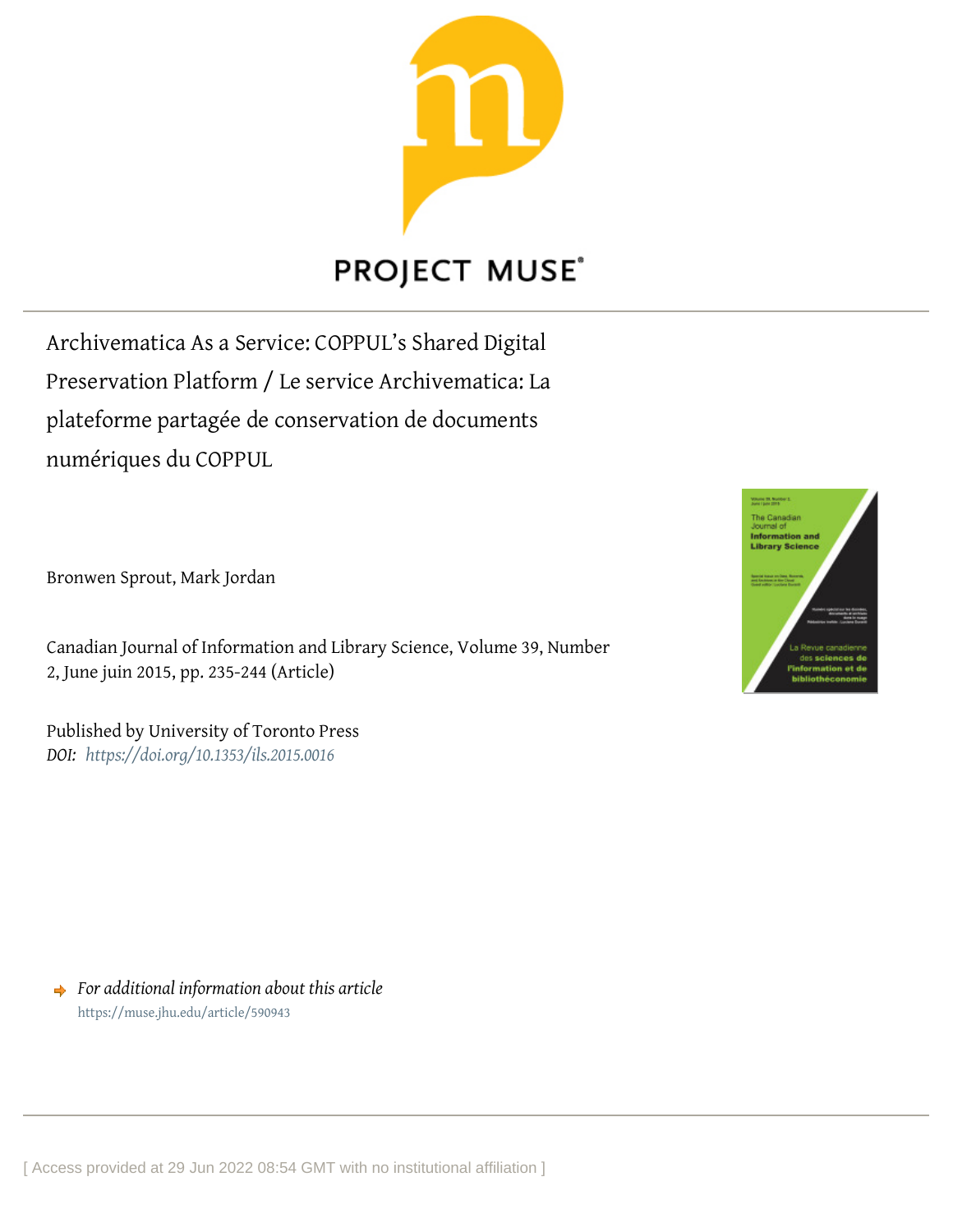# Archivematica As a Service: COPPUL's Shared Digital Preservation Platform

# Le service Archivematica : La plateforme partagée de conservation de documents numériques du COPPUL

Bronwen Sprout Digital Programs and Services, University of British Columbia Library <bronwen.sprout@ubc.ca>

Mark Jordan W.A.C. Bennett Library, Simon Fraser University <mjordan@sfu.ca>

Abstract: The Council of Prairie and Pacific University Libraries (COPPUL) is piloting a cloud-based preservation service using the Archivematica digital preservation system. The service is offered to COPPUL member institutions that wish to preserve digital holdings but prefer a hosted service to installing and managing local Archivematica instances. This service is a joint effort of COPPUL, Artefactual Systems (Archivematica lead developers), and University of British Columbia (UBC) Library (the cloud storage provider). COPPUL is responsible for promoting the service, signing up new institutions and seeding the one-time set-up costs. Artefactual Systems provides account administration, installation, server administration, and user technical support. UBC Library provides fee-based server hosting and digital object storage service. This article discusses COPPUL's Archivematica-as-aservice model generally and covers certain aspects of implementation in greater detail, concluding with a discussion of future directions.

Keywords: digital preservation, Archivematica, COPPUL, library consortia, cloud computing

Résumé : Le Conseil des bibliothèques universitaires des Prairies et du Pacifique (Council of Prairie and Pacific University Libraries [COPPUL]) met à l'essai un service de conservation basé sur un nuage informatique qui utilise le système de conservation numérique Archivematica. Le service est offert aux institutions membres du COPPUL qui souhaitent effectuer la conservation de leur fonds documentaire numérique, mais qui n'ont pas la possibilité ni l'intention d'installer et de gérer une implémentation Archivematica locale. Ce service est un effort conjoint de COPPUL, de Artefactual Systems Inc. (les de´veloppeurs principaux d'Archivematica) et de la bibliothe`que de l'Universite´ de Colombie britannique (UBC Library), qui est le fournisseur du stockage en nuage. COPPUL a la responsabilité de la promotion du service, de l'enrôlement de nouveaux établissements et de la dissémination des coûts uniques de mise en place; Artefactual Systems fournit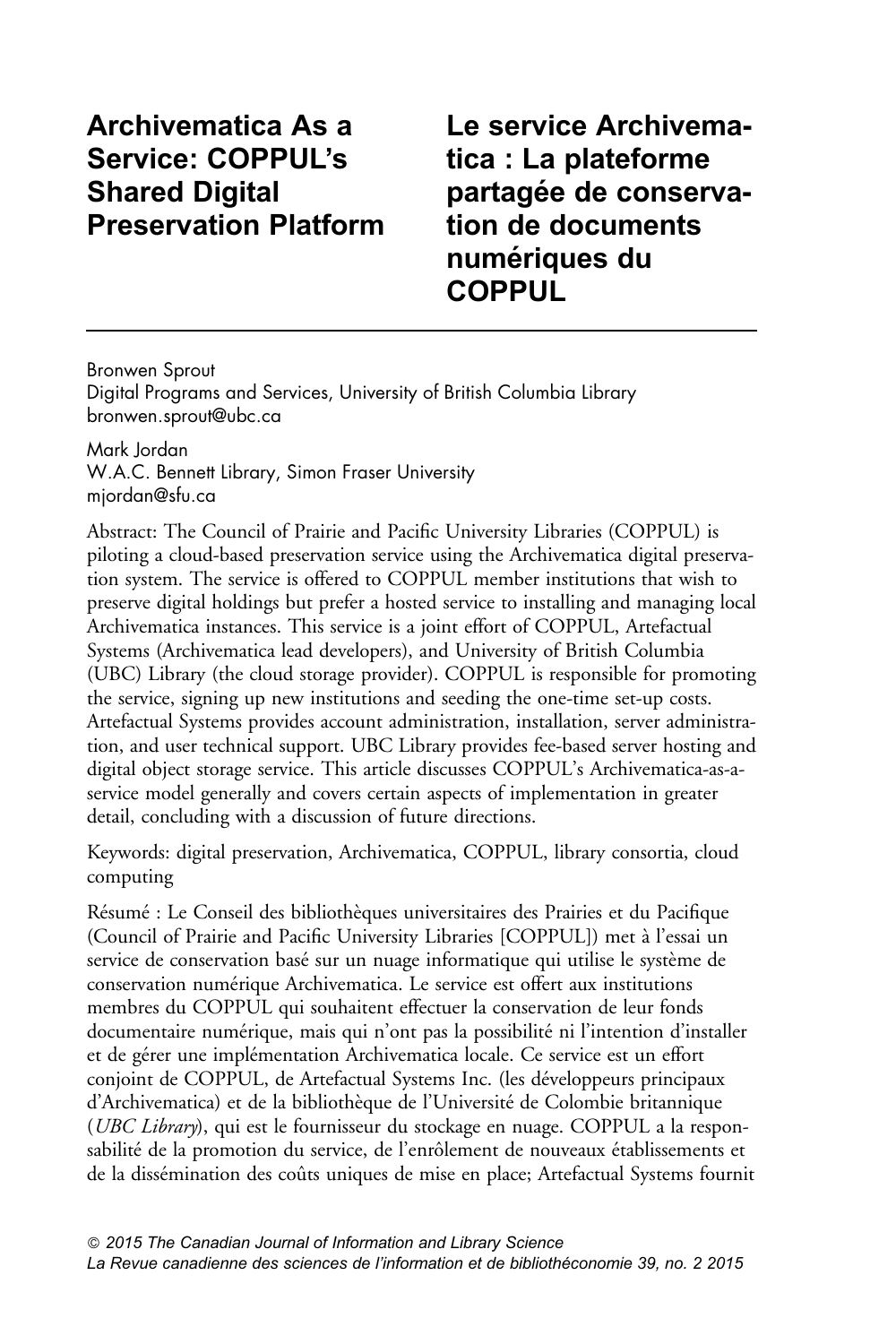l'administration des comptes, l'installation, l'administration des serveurs et le soutien technique aux utilisateurs; et la Bibliothèque de l'Université de Colombie britannique offre le service d'he´bergement payant sur ses serveurs et un service de stockage d'objets numériques. Cet article examine le modèle de service Archivematica en général et en tant que service de COPPUL, et couvre certains aspects de la mise en œuvre de manière plus détaillée, pour conclure par une discussion sur les orientations futures.

Mots-clés : conservation numérique, Archivematica, COPPUL, consortiums universitaires, informatique en nuage

#### Introduction

This article discusses a program developed by the Council of Prairie and Pacific University Libraries (COPPUL) to offer cloud-based digital preservation services to its members. The service is offered to COPPUL member institutions that wish to preserve digital holdings but prefer a hosted service to installing and managing local Archivematica instances. Archivematica is a free and open-source digital preservation system that is designed to maintain standards-based, longterm access to collections of digital objects. This COPPUL service (which is known as ''Archivematica as a service'') demonstrates many of the benefits of a community-based digital preservation model as well as some of the preconditions necessary for its success, including institutional cloud-based computing, experience with an open source vendor, a history of working cooperatively, and trust within the membership.

After introducing COPPUL and highlighting previous shared services of its Digital Preservation Working Group (DPWG), the article discusses Archivematica as a service, including COPPUL's rationale for the offering, details of the service, support and communication mechanisms, and a description of Archivematica and how it was chosen to fill digital preservation needs. The article considers the benefits for both the provider and the service users and concludes with a discussion of future directions and challenges for the service, including issues of sustainability, scale, and shared governance.

#### About COPPUL and the DPWG

COPPUL ''provides leadership in the development of collaborative solutions addressing the academic information resource needs, the staffing development needs, and the preservation needs of its member institutions'' ([COPPUL n.d.a](#page-10-0)). The consortium comprises twenty-three university libraries located in Manitoba, Saskatchewan, Alberta, and British Columbia, and fifteen affiliate members that participate in licenses for electronic resources, discounted pricing, and favourable terms on licensed resources. Beyond consortial licenses to resources, benefits for COPPUL members include networking and information sharing for directors and staff, shared expertise to advance collaborative projects, workshops and continuing education for staff at member libraries, and the opportunity to participate in working groups, including the DPWG. In its 2010–15 strategic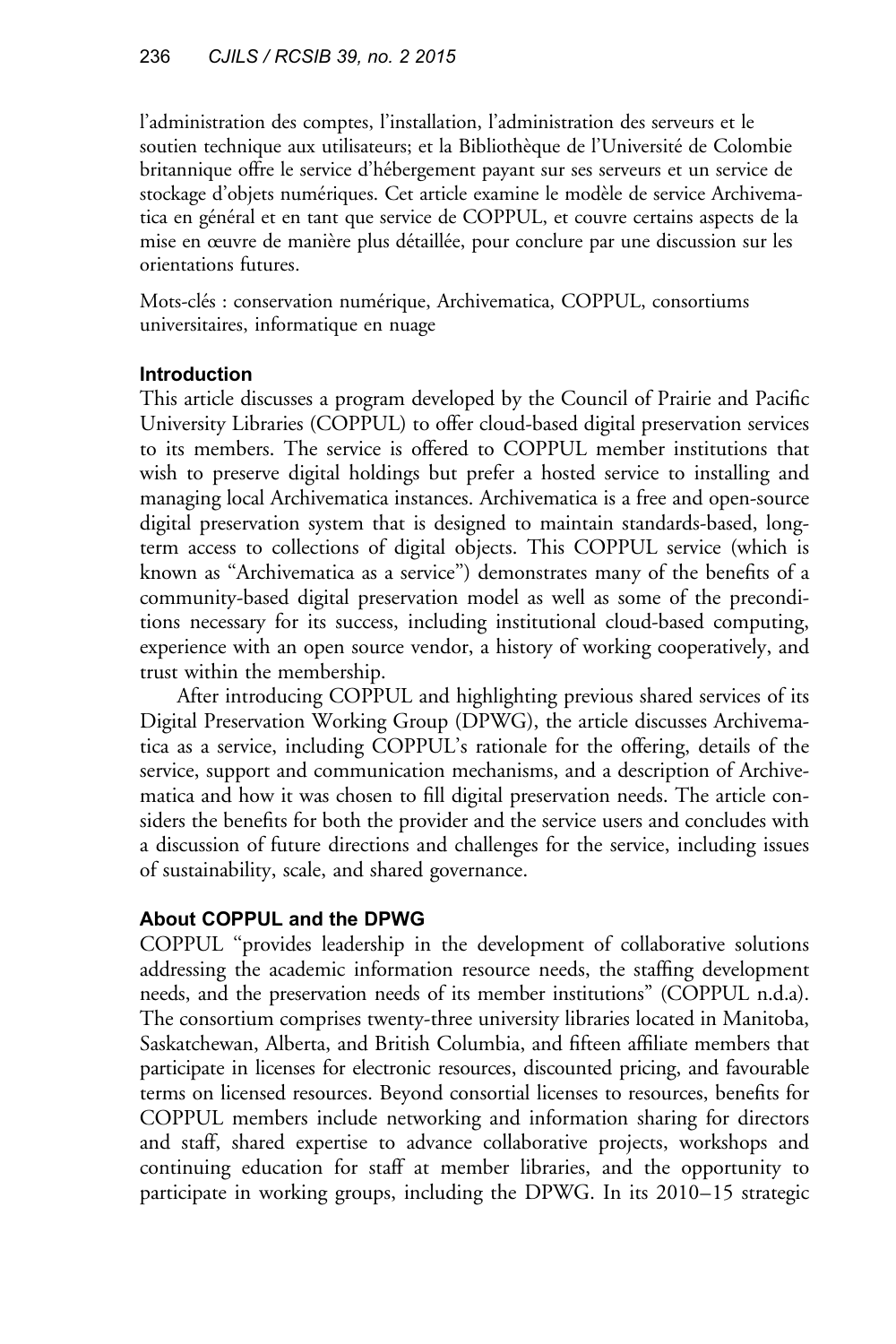directions framework, in addition to identifying a role for COPPUL as a research and development incubator, digital and electronic collections are identified as one of the three main areas of focus, and digitization and digital preservation are further identified as areas on which COPPUL members will work on collectively [\(COPPUL n.d.b\)](#page-10-0).

The DPWG is one of several working groups that are active within COPPUL. Other working groups focus on scholarly communications, research data, collections, and return on investment. COPPUL also offers several programs, of which Archivematica as a service has perhaps most in common with the Shared Print Archive Network (SPAN), a distributed retrospective print repository program [\(COPPUL n.d.c\)](#page-10-0). Twenty-one COPPUL libraries participate in this program to preserve an optimal number of printed journals and provide access to shared print archives. In many ways, including a level of comfort with cost sharing, a commitment to working together, and a shared leadership model, this history of collaborating to preserve print archives has paved the way for COPPUL to also enable its members to work together to preserve their digital materials.

As noted in its statement of purpose, the work of the DPWG is ''informed by significant developments in digital preservation currently underway in the memory institution community.'' Various COPPUL and DPWG members are engaged in related digital preservation efforts including participation in several Private LOCKSS Networks (PLNs), participation in the Global LOCKSS Network and/or Portico, local implementations and use of Archivematica, use of Archive-It to archive websites, and digital preservation policy development. Within this context, the DPWG was tasked with, among other things, developing options for a common approach to digital preservation for COPPUL libraries, with a particular focus on solutions that require consortial-level, or inter-institutional, cooperation for their effectiveness.

Prior to the DPWG (which was formed mid-2012), many of the members had experience working together to subscribe to, or develop, other shared digital preservation services. The most relevant example of this is the COPPUL PLN, which was established in December 2007, when the directors of COPPUL libraries agreed to support a two-year pilot project. The mission of the COPPUL PLN is to "preserve digital collections of local interest to COPPUL members that are not being preserved elsewhere, other than local backup'' [\(COPPUL](#page-10-0) [Digital Preservation Working Group n.d.](#page-10-0)). All locally created collections that are at risk of being lost are candidates for the network, and material that has been contributed includes open access journals, most created using the Open Journal Systems platform, as well as born digital government publications, theses and dissertations, and locally digitized materials. Any COPPUL full member institutions that are able to meet the COPPUL PLN membership requirements are eligible to participate as members in the COPPUL PLN. Although there must be a minimum of seven members for the COPPUL PLN to function, there is no maximum number of members, and since its inception there have been at least nine participating nodes in the COPPUL PLN. The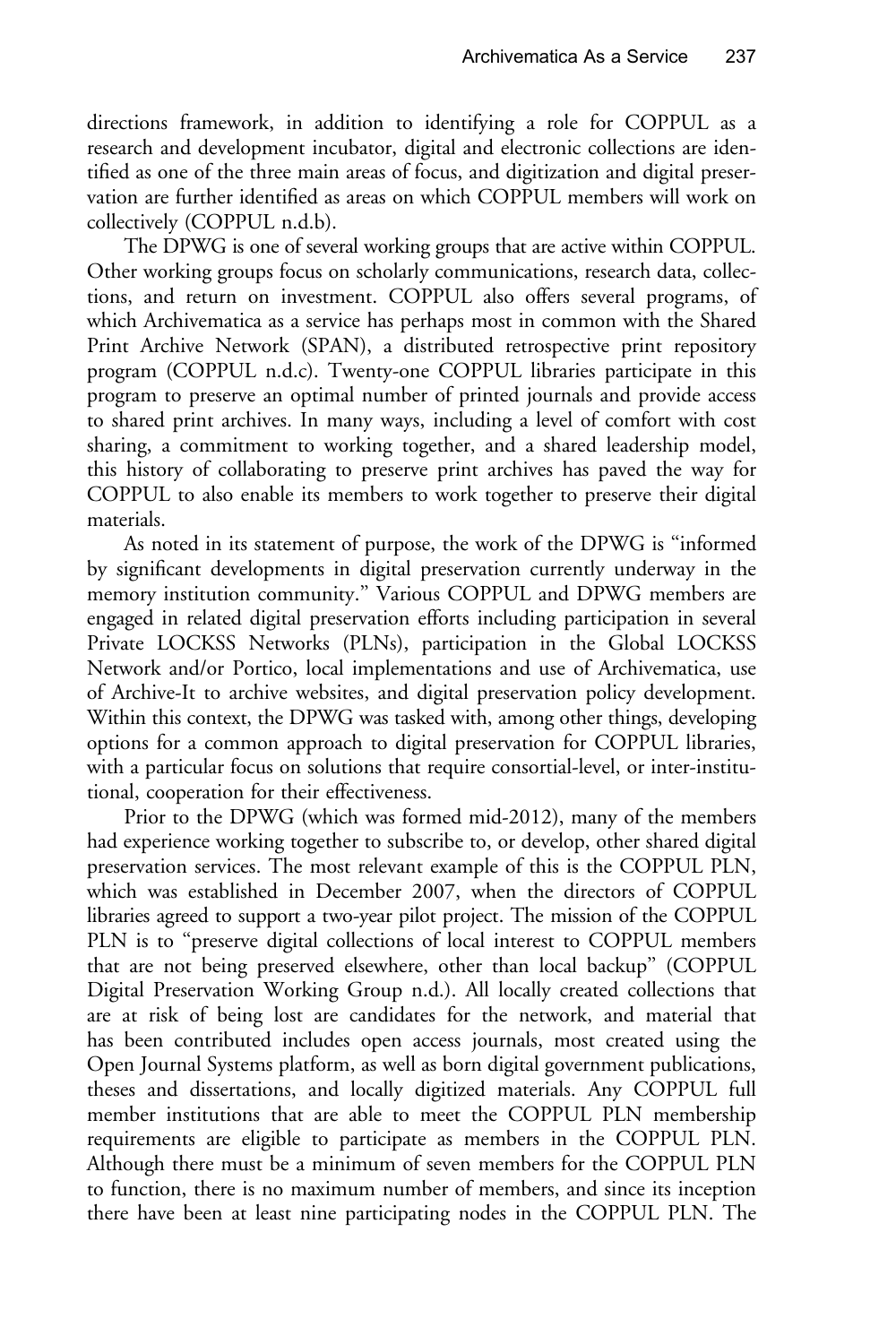operations of the PLN were originally overseen by a Steering Committee and supported by a technical committee, but since the creation of the DPWG in 2012, this oversight has become a function of the DPWG.

# Archivematica as a service

The examples of the SPAN and the PLN illustrate some of the experience COPPUL members share in working together to develop preservation-related programs of mutual benefit. However, although the need for digital preservation and the benefits of shared services are well understood by DPWG members, the services to support these services are not consistently in place at the local level, particularly in some of the smaller institutions. The COPPUL PLN provides redundant storage for certain types of collections, but other features and functions of preservation were missing, including format migration, preservation metadata, and more. To address the gap between preservation storage and full preservation services, some members were using the Archivematica digital preservation software, and the DPWG had formed a working group to discuss testing results and the experiences and workflows of a few local production implementations. Several other COPPUL institutions were interested in implementing Archivematica but did not have the local infrastructure in place to support it.

Although members shared a broad level of knowledge and interest in the Archivematica software generally, $1$  interest in Archivematica as a service was first generated at a digital preservation workshop organized by the DPWG and held in Vancouver in March 2013. Library directors were asked to participate in the workshop along with one staff member from each institution. Many of the presentations and much of the discussion concerned members' use of Archivematica digital preservation software. Directors saw the potential for a shared service, and the DPWG was asked to follow up with a proposal. This proposal was presented to the directors at their September 2013 meeting, and after a funding model was agreed upon, several members of the DPWG began working with Artefactual Systems, the lead developers of Archivematica, to operationalize the service.

In developing the service to provide hosted instances of Archivematica, it was envisioned that hosting and digital object storage would be provided by one or more COPPUL institutions. Artefactual had identified potential commercial cloud hosts, but few Canadian options existed (a necessity for potential users in terms of privacy regulations, especially around the storage of potentially sensitive archival data). Coincidentally, the University of British Columbia's (UBC) information technology (IT) group had just launched a new cloud hosting service, branded as EduCloud, which seemed promising. The EduCloud service is a cloud-computing service based on the UBC Vancouver campus that allows self-management from a web portal and self-deployment from templates. Importantly, for BC clients, this service meets BC provincial privacy requirements under the Freedom of Information and Protection of Privacy Act.<sup>2</sup> In addition, it offers the benefits of a virtual server service such as server consolidation, resource pooling, high service availability, and regular backups. Multiple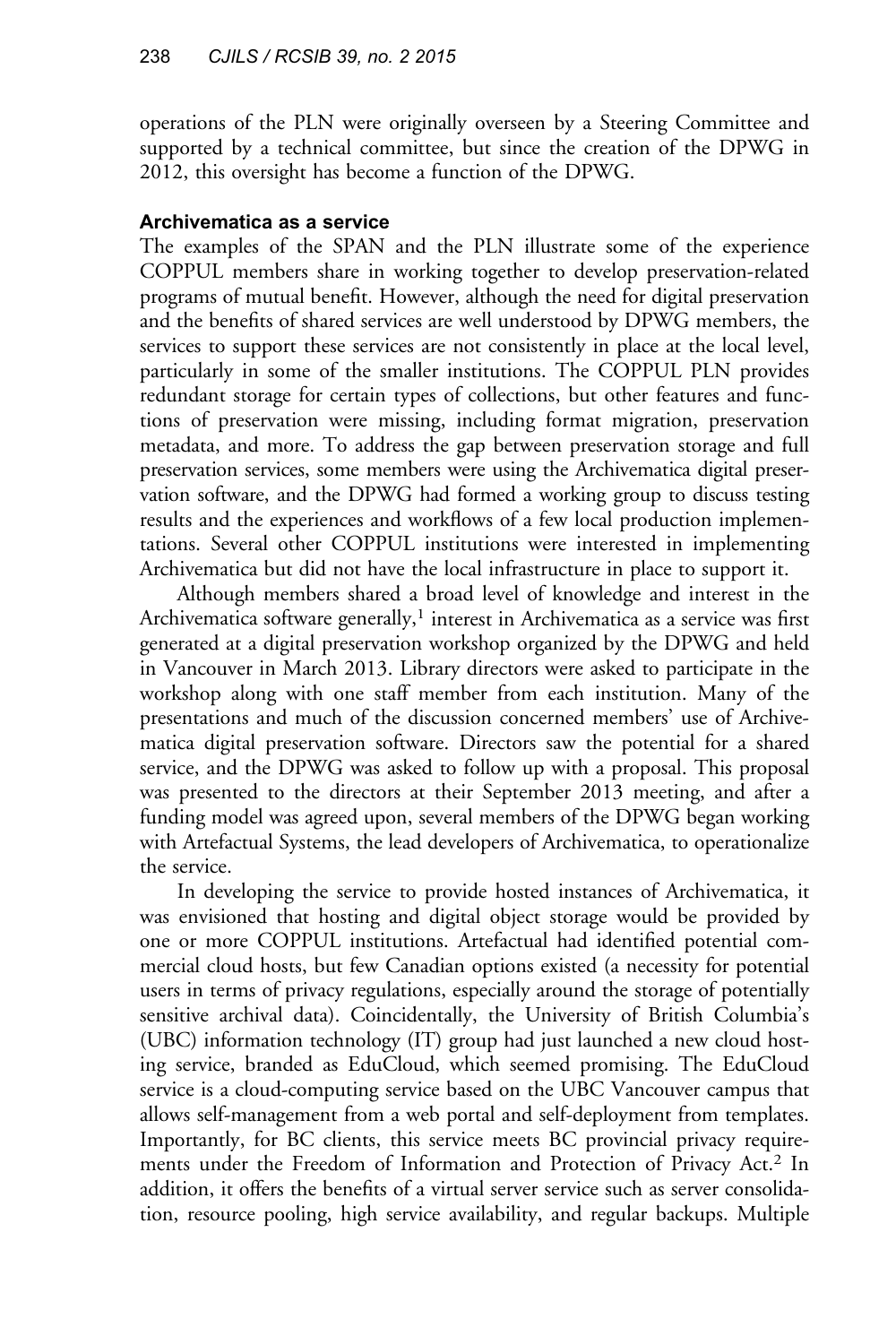consumption models are available, ranging from capacity-as-you-go to reserved pools ([UBCIT n.d.\)](#page-10-0). EduCloud appeared to meet the needs of the Archivematica service offering, and UBC Library offered to act as a liaison between UBCIT and COPPUL/Artefactual.

Artefactual chose EduCloud partly because high-volume discounts on EduCloud's virtual machine (VM) platform licenses meant that its prices were highly competitive with commercial providers. A more important factor was that all of the parties felt that partnering with UBC added a level of accountability to the service that would be missing if Artefactual, a private company, had developed its own private branded cloud service using a third-party commercial cloud provider such as Amazon Web Services. This is particularly true in the case of EduCloud, whose goal is to provide low-cost computing and storage infrastructure to scholarly institutions. This goal meshes well with COPPUL's support for university libraries and Artefactual's mission to provide open-source software to the heritage community.

With UBC identified as the cloud service provider, the roles of the three parties involved were defined: the service would be a joint effort of COPPUL, Artefactual Systems (the Archivematica lead developers and support providers), and UBC, the cloud storage provider. Responsibilities for the service have been divided along functional lines: COPPUL is responsible for promoting the service, signing up new institutions, and subsidizing Archivematica technical support; Artefactual Systems provides account administration, installation, server administration and user technical support, and end-user training with each significant upgrade; and UBC provides fee-based server hosting and digital object storage service. Artefactual deploys and manages the VMs on EduCloud with UBC Library acting as a liaison. Individual VMs for member institutions are installed on EduCloud and could be moved in-house if they decide to withdraw from the COPPUL service.

The proposal was structured to include options for members who wanted full preservation and access services and those who wanted to gain experience with Archivematica while making less of a financial commitment. The service and the fee structure were designed based on a tiered model, with a range of storage, functionality, and support available. Three different service levels were offered to member institutions (see Table 1).

Participating institutions derive substantial benefits from the service, including the ability to use an existing digital preservation platform; training and technical support services from experienced Archivematica developers and digital preservation specialists; centralized system administration at a much lower cost than paying for a local system administrator; and annual maintenance and software upgrades subsidized by COPPUL. Participating institutions also benefit by being part of an existing community of Archivematica users. The DPWG as a whole benefits from the added dimension that the service offers its preservation discussions, and, indeed, the model of the Archivematica service suggests a possible future for a shared preservation network. Since Archivematica is open source, all users also benefit from a larger community of clients and non-clients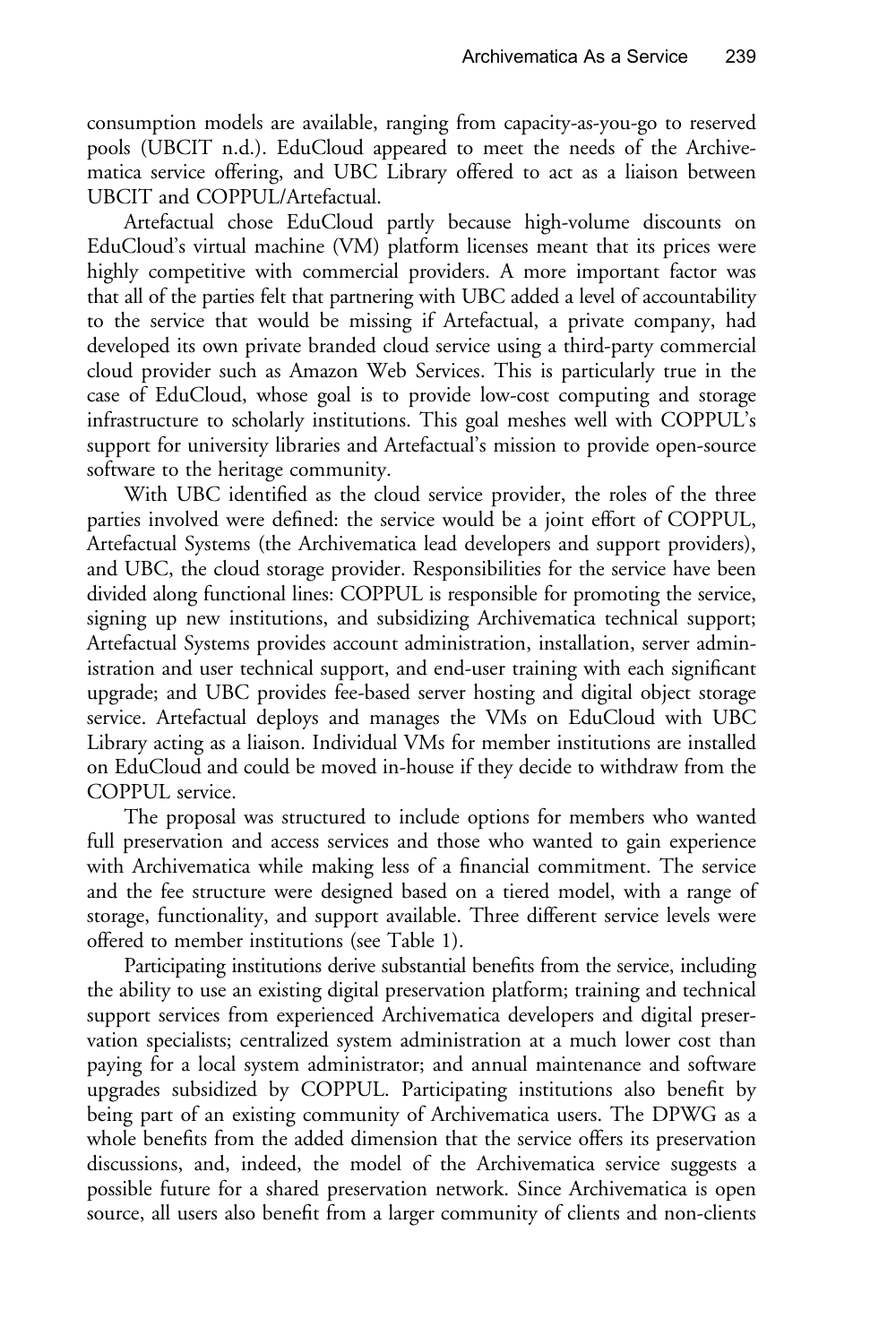| <b>Bronze Service Level</b>             |                                                               | Silver Service Level                                    |  | <b>Gold Service Level</b>                                                        |  |
|-----------------------------------------|---------------------------------------------------------------|---------------------------------------------------------|--|----------------------------------------------------------------------------------|--|
| Basic ingest and storage<br>management: |                                                               | Full ingest micro-services:                             |  | Full ingest micro-services, plus<br>DIP upload to AtoM and full<br>AtoM support: |  |
|                                         | assign universal unique<br>identifier to each object          | all services provided in tier 1                         |  | all services provided in tiers<br>1 and 2                                        |  |
| ٠                                       | transfer digital holdings into<br>Archivematica               | prepare Submission Informa-<br>tion Packages            |  | generate DIP (access copies)                                                     |  |
|                                         | assign UUID (universal<br>unique identifier to each<br>object | assign descriptive metadata                             |  | upload DIP to AtoM                                                               |  |
|                                         | calculate checksums                                           | normalize (generate preser-<br>vation copies)           |  | display digital objects in<br><b>AtoM</b>                                        |  |
|                                         | extract packaged files                                        | generate PREMIS metadata                                |  | enhance metadata and<br>manage accessions in AtoM                                |  |
|                                         | generate METS file                                            | generate AIP METS file                                  |  | eight CPUs, 48 GB RAM,<br>2 TB disk space                                        |  |
|                                         | scan for viruses                                              | index METS file                                         |  | fifteen support tickets                                                          |  |
|                                         | clean up filenames (remove<br>prohibited characters)          | package contents in Library<br>of Congress BagIt format |  | online Archivematica and<br>AtoM training                                        |  |
|                                         | extract technical metadata                                    | compress AIP                                            |  |                                                                                  |  |
|                                         | identify format                                               | place AIP in secure storage                             |  |                                                                                  |  |
|                                         | validate format                                               | periodically verify checksums<br>of stored AIPs         |  |                                                                                  |  |
|                                         | index transfer                                                | four CPUs, 32 GB RAM, 1 TB<br>disk space                |  |                                                                                  |  |
|                                         | assign rights metadata                                        | ten support tickets                                     |  |                                                                                  |  |
|                                         | place transfer in secure<br>storage                           | online Archivematica<br>training                        |  |                                                                                  |  |
|                                         | periodically verify checksums<br>of stored transfers          |                                                         |  |                                                                                  |  |
|                                         | two CPUs, 16 GB RAM,<br>400 GB disk space                     |                                                         |  |                                                                                  |  |
|                                         | five support tickets                                          |                                                         |  |                                                                                  |  |
|                                         | online Archivematica<br>training                              |                                                         |  |                                                                                  |  |

#### Table 1: Archivematica as a service levels

alike, who share knowledge including technical support in a public forum—the Archivematica discussion list.

For Artefactual, the benefits of a centrally hosted model mean that the lower-level issues are managed without the individual clients needing to know about them. Artefactual has direct contact with UBC IT and has been able to resolve some issues before the end users are aware of them. Further, a level of standardization has been achieved that is more difficult to attain when each institution hosts its own server. From a technical perspective, EduCloud provisions a pool of compute resources (central processing unit, memory, and storage) and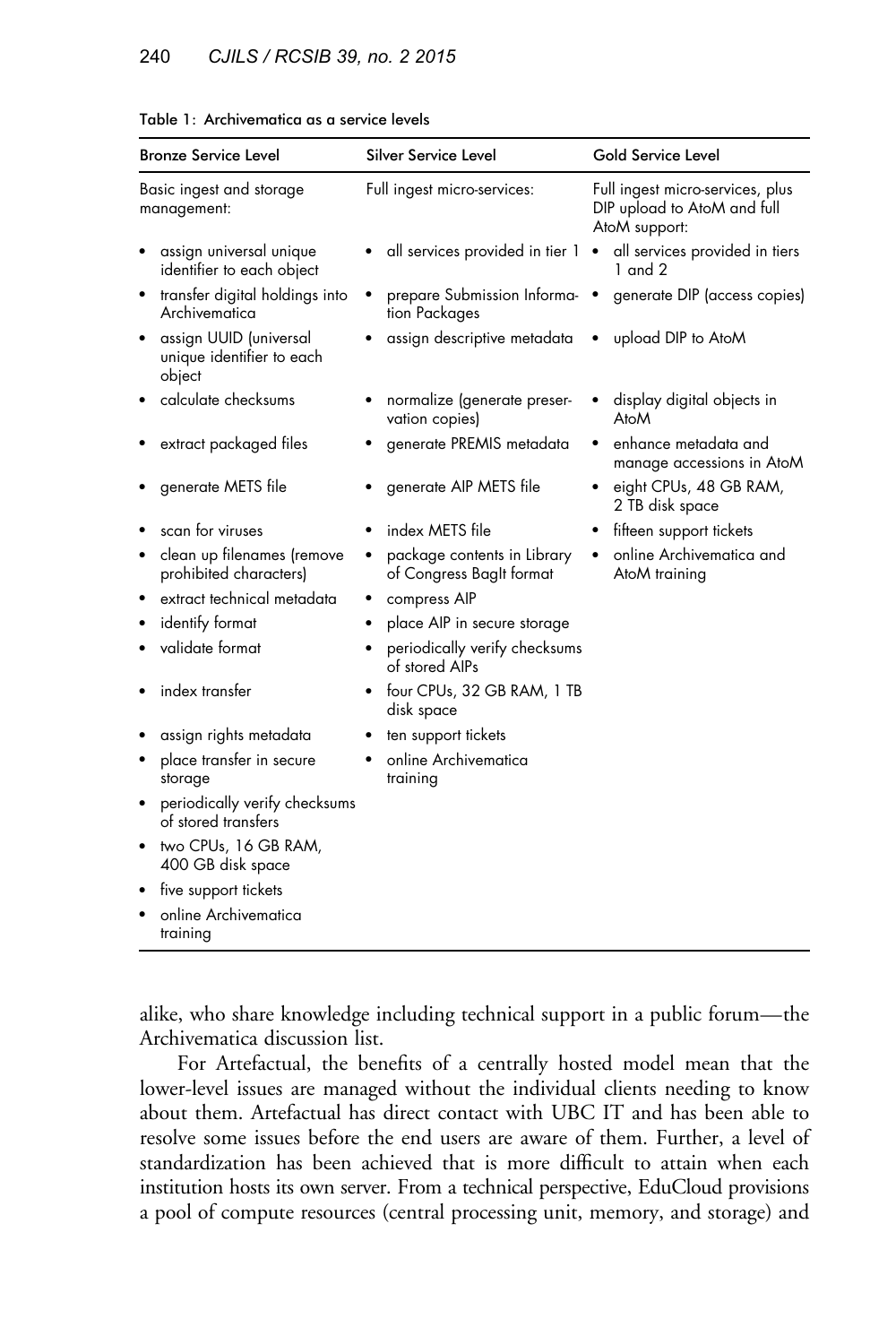Artefactual provisions VMs for each institution, with resources allocated as defined by the subscriber's service level. Artefactual then deploys Archivematica (and the AtoM archival description software) on these VMs and configures the applications for use by the subscribers.

In terms of application support, when hosted service users have questions about how to use the software, or experience technical problems when using the software, the support process is the same as for other Artefactual clients. Whereas the cost of a support contract from Artefactual may be too high for smaller institutions to take on by themselves, the COPPUL hosting service levels the playing field for these users.

#### Technological infrastructure

As stated earlier, the service is hosted on the UBC's EduCloud server platform. OVH, another cloud infrastructure provider, was selected as a backup host. An important goal in developing the service was to allow for the hosting of Archivematica on a variety of cloud platform providers.

After the initial research and selection of EduCloud, work started on building the infrastructure required to deploy and manage what amounts to a private cloud. After successful initial test deployments in EduCloud (with OVH as a backup and test environment), Artefactual developed a suite of deployment tools based on an open-source automated configuration management system called Ansible. Prior to the development of these tools, installing Archivematica required a high level of technical expertise and three to four hours of time. The Ansible tools brought the deployment time down to twenty to thirty minutes. Even more importantly, the tools allow all of the configuration information to be documented and easily reproducible. This has numerous benefits, including improved backup and disaster recovery processes and the ability to reproduce perfectly a production site in a test environment to replicate bugs reported by users. It is worth noting that once the COPPUL infrastructure was completed, Artefactual received funding from other institutions to improve and extend the original Ansible tools. Since Archivematica is an open-source project, these tools are being released under the AGPL3 open-source software license for others to use and enhance. In this way, COPPUL supported not only its own member institutions but also the digital preservation community at large.

The resulting infrastructure highlights the advantages of a hosted service over siloed local installations in diverse hardware and software environments. Artefactual systems has easy, standardized access to all of the client installations, which makes error diagnosis and software upgrades much simpler than they are when working with the same number of installations in diverse locations with varying hardware, network, storage, and security infrastructures. Moreover, when multiple institutions pool resources in a virtualized cloud-hosting environment, it is a simple matter to allocate resources based on processing needs. This means that institutions with large numbers of video files, for example, can purchase additional processing power at a relatively low price. A final and very important advantage of the pooled hosted service is that all of the clients are able to rely on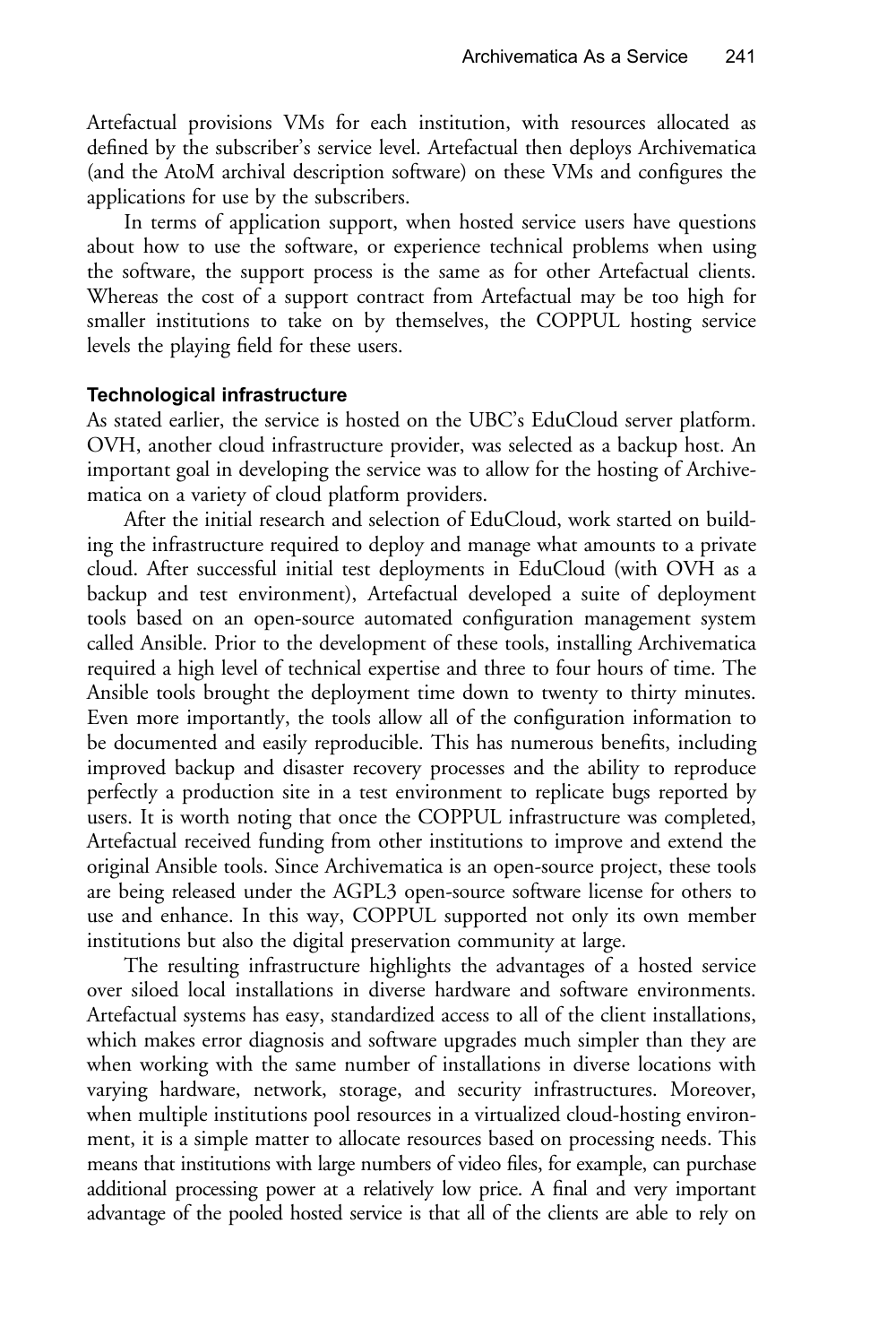UBC's IT department to deal with storage, security, backup, and other issues. This can make a tremendous difference to small institutions with limited IT resources.

### Experience so far

To date (about half-way through the first year of the service at the time of writing), progress in implementing Archivematica at the subscribing institutions has varied for several reasons. Artefactual has been working with all of the subscribers on training, preservation planning, and operationalization of the service, and, overall, progress has been substantial. During this initial implementation period, several interesting issues have surfaced. First, one institution has been required to satisfy their campus legal staff that preserving organizational records using Archivematica is consistent with the university's privacy policies. Security considerations are an important part of the Open Archival Information System (OAIS) Reference Model and are outlined in Annex F of the ''Magenta Book'' ([Consultative Committee for Space Data Systems 2012](#page-10-0)). These considerations are ''informative'' and not ''normative,'' which means that they simply point out security issues and define what a compliant system must do to address them and do not stipulate a specific technical security model. Archivematica, as a digital preservation system that aims to be compliant with the OAIS functional model, implements specific access controls on content under its purview, but these controls must also be consistent with local policies dealing with security, privacy, and records retention.

Another issue is that implementing Archivematica requires considerable resources that have little to do with a library's ability to provide technological infrastructure. Many of the subscribing institutions do not have comprehensive digital preservation policies or frameworks, and the lack of a digital preservation framework that defines preservation priorities and policies has forced subscribing institutions to spend staff resources addressing these questions early in their implementations of the service. The absence of a comprehensive digital preservation framework before implementing a system such as Archivematica is not necessarily negative. For many sites, implementing a system offers them a concrete opportunity to focus on their priorities and to develop policies around the operational strategies that Archivematica offers.

A third issue, related to the previous one, is that integrating Archivematica with content repositories such as DSpace requires working with their campus' central IT department. In cases where these repository platforms are hosted on behalf of the library by central IT departments, requirements arising from integrating the platforms with external applications such as Archivematica may not have been anticipated when the repositories were implemented or may not be possible given the security policies applied to the local infrastructure. For example, Archivematica can accept exports from DSpace (Artefactual Systems), but taking advantage of this feature requires access to the exported content in ways that many central IT departments may find problematic to configure, especially if they were not anticipated when DSpace was originally provisioned. Archivematica's requirements are not unreasonable or insecure, but they may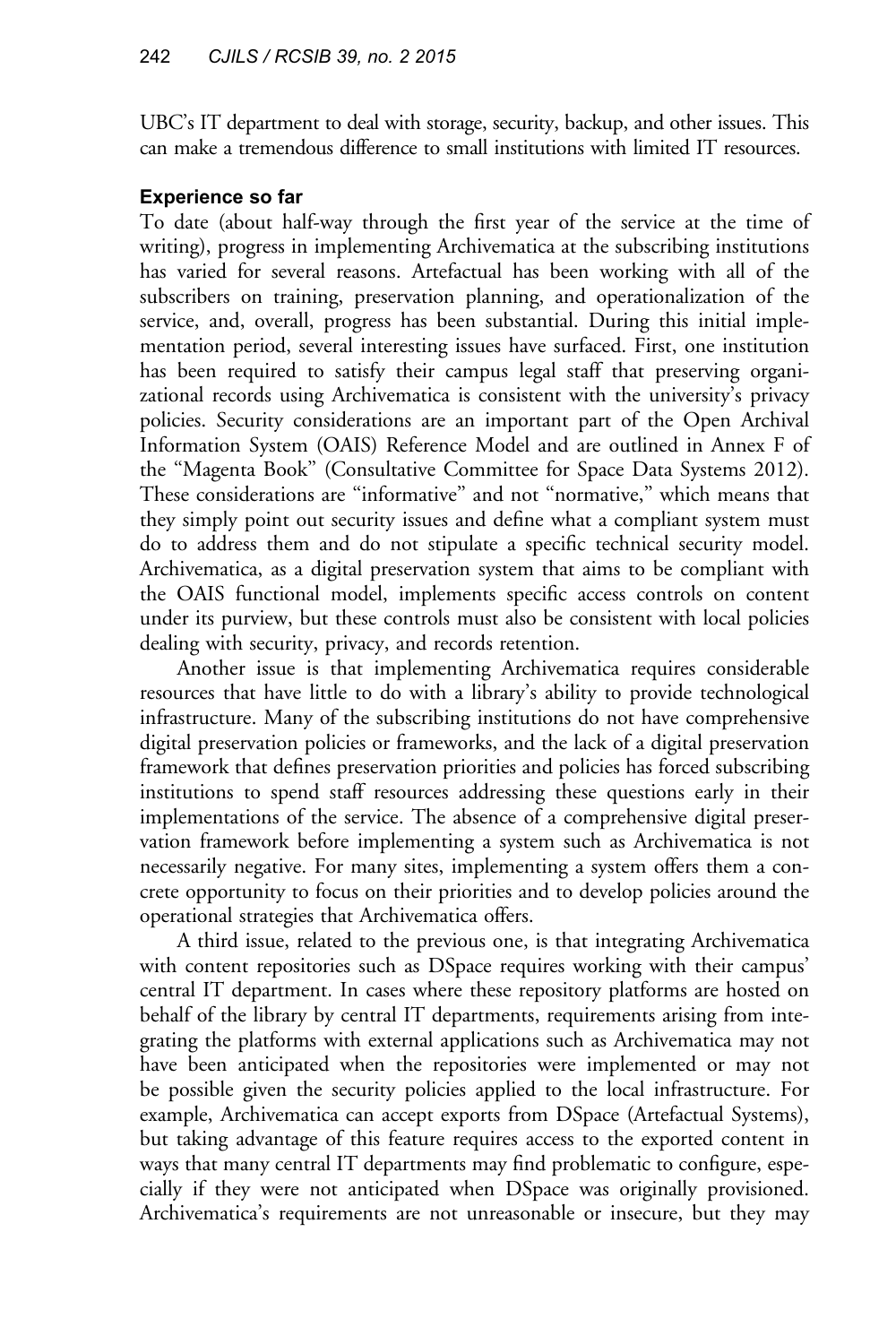pose barriers to implementation in some situations. Nonetheless, at least one subscribing institution has started ingesting DSpace exports in their hosted instance—their access to Archivematica as a hosted service provided them the opportunity to work with their central IT staff to investigate and implement the integration.

From Artefactual's perspective, the experience so far has been positive in several ways. First, COPPUL's service has enabled them to work with a group of clients who may not otherwise have implemented Archivematica on their own because they lacked the local technical infrastructure to do so. Second, in preparation for implementing the COPPUL service, Artefactual developed a suite of deployment tools based on the Ansible automated configuration management system. Prior to the development of these tools, installing Archivematica required a high level of technical experience and three to four hours of time. The Ansible tools brought the deployment time down to twenty to thirty minutes. Even more importantly, the tools allow all of the configuration information to be documented and easily reproducible. This has numerous benefits, including improved backup and disaster recovery processes and the ability to reproduce perfectly a production site in a test environment to replicate bugs reported by users. This work has allowed Artefactual to develop hosting services with new partners. For example, in August 2014, Artefactual Systems and DuraSpace announced a collaborative service to host Archivematica on the DuraCloud platform ([DuraSpace n.d.](#page-10-0)), which has been branded ''ArchivesDirect'' (ArchivesDirect).

#### Future directions for the service

In the immediate term, encouraging more COPPUL members to subscribe to Archivematica as a service is a priority. The funding and sustainability models used by COPPUL's Archivematica service, combined with a flexible model for provisioning the necessary server and storage infrastructure to meet demand, will allow the number of subscribers to the service to expand incrementally within the next few years. The DPWG is also exploring the development of additional shared digital preservation services for COPPUL members, modelled after the Archivematica service. These new services may also incorporate aspects of SPAN, where applicable. The most obvious such service would be to transform the current COPPUL PLN so that COPPUL members that do not host nodes in the network can have access to shared storage capacity. Another may be development of a shared service to use the Internet archives' Archive-It service to ensure that institutions that do not subscribe have input into collaborative web archiving initiatives. The cost-sharing and service models developed for Archivematica as a service can serve as a template for these and other shared digital preservation services within COPPUL.

# Acknowledgements

The authors would like to thank Evelyn McLellan, Justin Simpson, and Courtney Mumma of Artefactual Systems for their invaluable assistance in the preparation of this article.